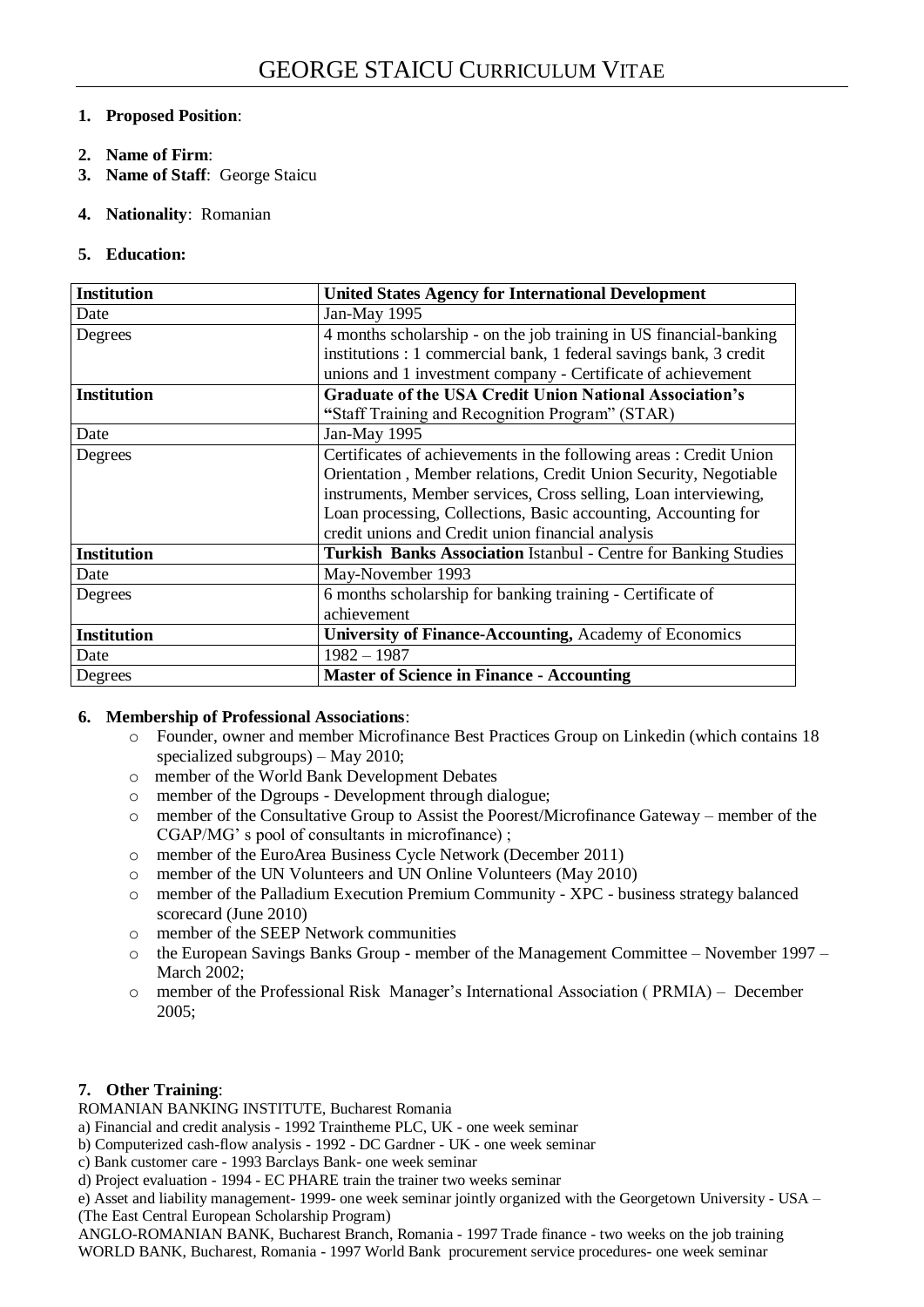NATIONAL BANK OF AUSTRIA, Wien , 1992 - Marketing and new product development - one week seminar META GROUP –Vienna , Austria 1997 & 1999 - One week seminar on IT business solutions for the financial-banking industries attended by several IT business solution providers like IBM, Compaq, Midas Kapitti, Sun System, Computer associates, etc.

ROMANIAN SAVINGS BANK , Bucharest , Romania – 1998 - World Bank one week seminar on bank strategic planning and SME lending (cash-flow based lending, credit analysis, collateral assessment, loan administration, non-performant loan management, loans work-out, risks associated with lending, collateral enforcement)

GREEK BANKING INSTITUTE- Athens, Greece 2000 - - Bank management- two weeks seminar

SUNGARD – Bucharest Romania - 2000 - Three days seminar on IT solutions for bank asset and liability management, customer and product profitability management

BAYERISCHE LANDESBAUSPARKASSE –Munchen -2000 - One week seminar on the "bausparkasse" concept (savings for housing construction) and legislation including visit to the Bayerische Landesbausparkasse branches BELGIAN BANKERS ACADEMY- Bucharest - 2001 - Bank branch network performance management -one week seminar

SARA MERKUR SA INSURANCE COMPANY ROMANIA – Bucharest, Romania December 2002-January 2003 - Seminar on Insurance financial management; insurance products; selling and cross-selling techniques DELOITTE & TOUCHE LLP:

18 September 2007 - Options

20 September 2007 - Managing Capital Project Risk in the Power and Utilities Sector

24 September 2007 - FIN 48: Setting Your Sights on the Long Term

26 September 2007 - Beyond Information Quality to Information Value

26 September 2007 - SaaS - Integrating On-premise and On-Demand software applications

27 September 2007 - Automated Continuous Control Monitoring & testing

02 October 2007 - International Large Position Reporting for Global Asset Managers

03 October 2007 - Deferred Compensation Arrangements Quantifying the Financial Statement Impact

03 October 2007 - 404 Non-Accelerated Filers How to Implement a Top-Down, Risk-Based Approach

09 October 2007 - Quarterly Accounting Roundup -An Update of Important Developments

17 October 2007 -The CFO's Next Challenge: Applying Finance Talent to Create Enterprise Value

25 October 2007 -Section 404 for Non-Accelerated Filers: How to Identify and Evaluate Controls

07 November 2007 - Shifting Your Focus to Long-Term Performance

09 November 2007 - The State of the Credit Market and its Impact on Financial Reporting

13 November 2007 - Internal Audit-The Growing Importance in Asset Management

13 November 2007 - Capital Asset Efficiency - Managing the Big Spend

13 November 2007 - Transfer Pricing Across Europe - Supply Chain Initiatives

28 November 2007 - Integrated Performance Management - A Critical Lever

29 November 2007 - The Supply Chain Side of Governance, Risk, and Compliance

05 December 2007 - Preparing for an IPO or Strategic Sale - First Impression

05 December 2007 - Setting Strategy-How Should the Board Be Involved

11 December 2007 - Internal Audit: The Growing Importance Within Asset Management Firms

17 December 2007 - Accounting for Business Combinations and Non-controlling Interests

20 December 2007 - The Impact of Governance Risk, and Compliance on IT

15 January 2008 - Quarterly Accounting Roundup- Update Developments

16 January 2008 - Ten Things About Fraud Control- Closing the Fraud Control Gap

19 June 2009 - Enterprise Cost Management - Downturn Survival strategies

30 June 2009 - Gaining Perspective in the New Financial Services Marketplace

08 July 2009 - The Latest Trends in Corporate Governance

03 March 2010 - Corporate Governance - Board Effectiveness: What Might the Board of the Future Look Like? FRSGLOBAL - 18 March 2010 - Regulations around the world

IBM – 25 March 2010 -Banking Infrastructure Transformation and the Mandate for Change in 2010

### **8. Countries of Work Experience**: Vietnam, Singapore, Romania, Kosovo

### **9. Languages**:

| Language | <b>Speaking</b> | Reading       | Writing   |
|----------|-----------------|---------------|-----------|
| English  | Excellent       | Excellent     | Excellent |
| French   | Good            | Good          | Good      |
| Romanian |                 | Mother Tongue |           |

## **10. Employment Record** :

**22 years of experience in banking, microfinance and public finance, which comprises the following:** 

- **15 years working with the Romanian Savings Bank** (the largest retail bank in Romania with more then 1 billion USD balance-sheet and more then 13,000 units as of December 2002) having several positions from Loan officer to the General Director of the Strategy and Controlling (Financial Management) division;
- **8 years working as consultant** in the areas of business strategy, corporate governance, operational planning, budgeting, asset and liability management, risk management [Basel II , liquidity, market (interest rate, foreign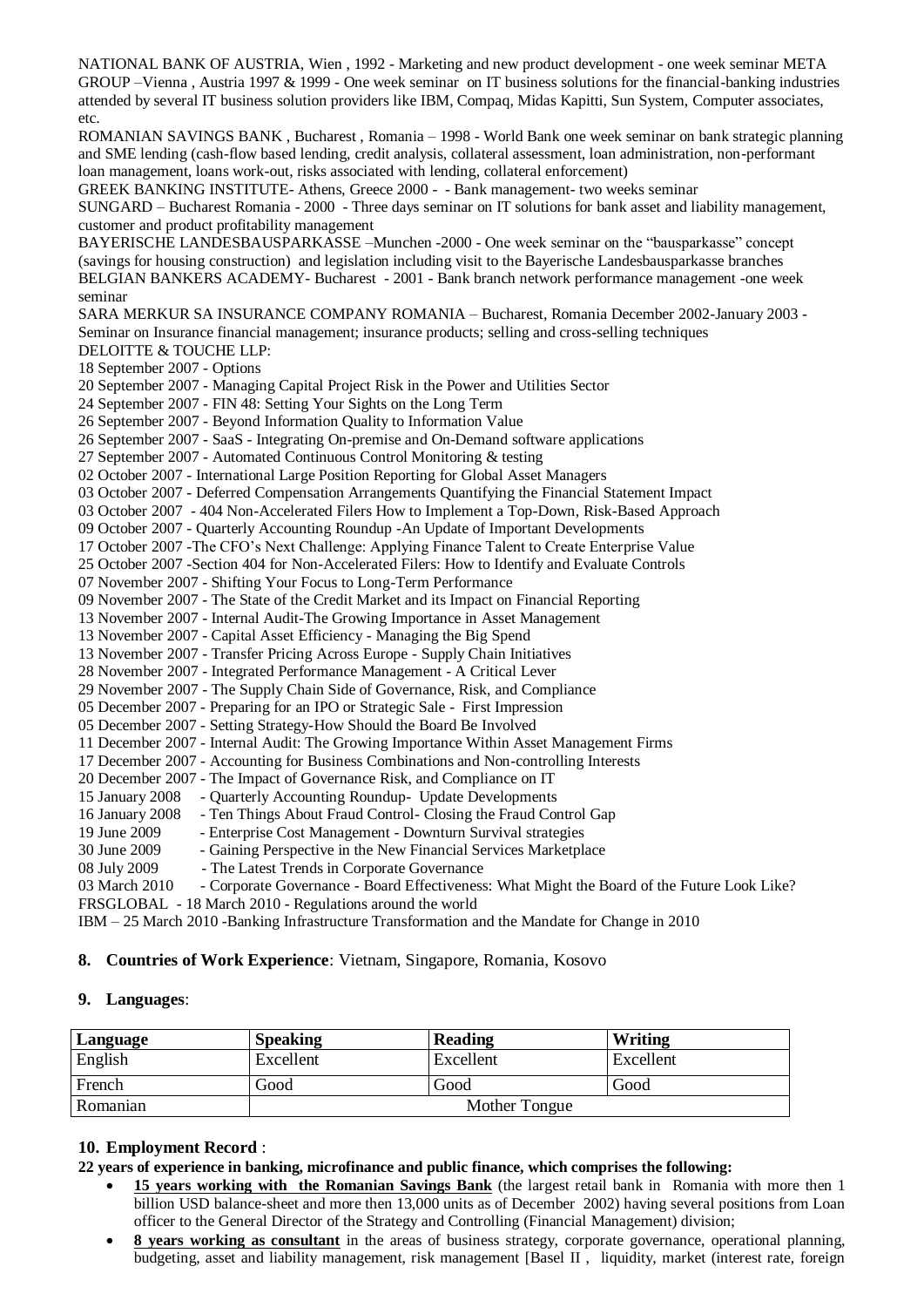exchange) strategic, technologic, money laundering and reputational risks], credit management, financial management, accounting, internal control systems, internal audit and public finance that I have gained on international donors funded projects for Vietnam Bank for Agriculture and Rural Development, Kosovo Enterprise Program (leading microfinance institution in Kosovo) , KosInvest (leading microfinance institution in Kosovo); State Treasury of the Romanian Ministry of Finance, Romanian National Customs Authority and the Romanian Border Police

 **8 years providing advisory services to bank and microfinance institutions' CEOs and Vice-presidents / Deputy General directors** at Romanian Savings Bank, Vietnam Bank for Agriculture and Rural Development, Kosovo Enterprise Program (leading MFI in Kosovo) and KosInvest (another MFI in Kosovo).

#### **Areas of subject matter expertise / practical professional achievements**:

- Bank / Micro Finance Institutions (MFI) institutional development & organizational restructuring;
- Bank / MFI Corporate governance;
- Bank / MFI strategic planning & management, forecasting and operational planning;
- Bank / MFI processes and organizational structure / chart reengineering based on the Capability Maturity Model Integration (CMMI) and, respectively, on Mintzberg's organizational configurations framework and Mintzberg/Heyden Organigraph.
- Bank / MFI & branch operational planning based on the allocated targets form the overall bank/MFI strategy;
- Bank/MFI & **branch** & branch **network** budgeting, monitoring and performance management using the profit center and the internal fund transfer pricing approaches;
- Bank / MFI Risk management Basel II compliant (strategic, credit, liquidity, interest rate, forex, operational, IT, reputational, etc);
- Bank / MFI Asset & Liability Management;
- Bank / MFI financial and management accounting;
- Bank / MFI financial management (Responsibility Accounting: Profit Cost Investment centers; Activity Based Management - Activity Based Costing / Cost allocation; Cost behavior and Cost-Volume-Profit analysis / Break-Even analysis; Cost-Benefit analysis; financial modelling: "What if" analysis: Scenario / Sensitivity / Simulation analysis; Internal Fund Transfer Pricing);
- Bank / MFI performance analysis (KPIs) & management (financial, efficiency, productivity, etc.);
- Bank / MFI branch performance analysis & management (financial, efficiency, productivity, etc.);;
- Bank / MFI branch network performance analysis & management (branch category ranking) using a mix of approaches: *traditional ratios; parametric* or *econometric models*; *non-parametric* or *free distribution test; integrated systems for performance evaluation - performance measurement frameworks; quantitative and qualitative performance evaluation systems*.;
- Bank / MFI restructuring (including branch network performance restructuring; branch openings, merging or closure);
- Bank / MFI branch network costs observation and standardization of operations and activities (benchmarking);
- Bank / MFI branch incentives scheme designing, testing & implementation; Bank / MFI liquidity management;
- Bank / MFI branch network cash management (monthly & quarterly planning & execution / monitoring);
- Bank / MFI head-office & individual branch cash management (monthly & quarterly planning & execution / monitoring);
- Bank / MFI marketing; products and services designing, testing & implementation;
- Bank / MFI products and services pricing & profitability;
- Bank / MFI Project Management;
- Bank Internal control system & Internal Audit; Bank External IAS audit;
- Bank Capital budgeting (NPV, IRR, Project Analysis and Evaluation;
- Bank / MFI Human resources management;
- Bank / MFI software /MIS selection and implementation;
- Bank / MFI credit management, Micro & SME finance (cash-flow based lending; asset based lending); SME Credit Guarantee Schemes; Corporate finance;
- HR Management; International / Multicultural HR Management;
- Anti-Money Laundering;
- Training seminars & workshops presentation & chairing, Training needs assessments, Training curricula and Setting-up of Training Centers ;.
- Public finance management;

#### **Bank and microfinance training seminars delivered**

### **Romanian Banking institute:**

1994 - lecturer on Project evaluation seminar

- 1995 lecturer on Project evaluation seminar
- 1995 1996 Designer and Trainer for the " Project financing Train the Trainer" program
- 1996 lecturer on Corporate Financial and credit analysis seminar

1996 - partner in the designing of the Distance Learning Program in the area of bank management (project sponsored by , UK DFID - Know-How Fund)

#### **Romanian Savings Bank (Casa de Economii si Consemnatiuni - CEC)**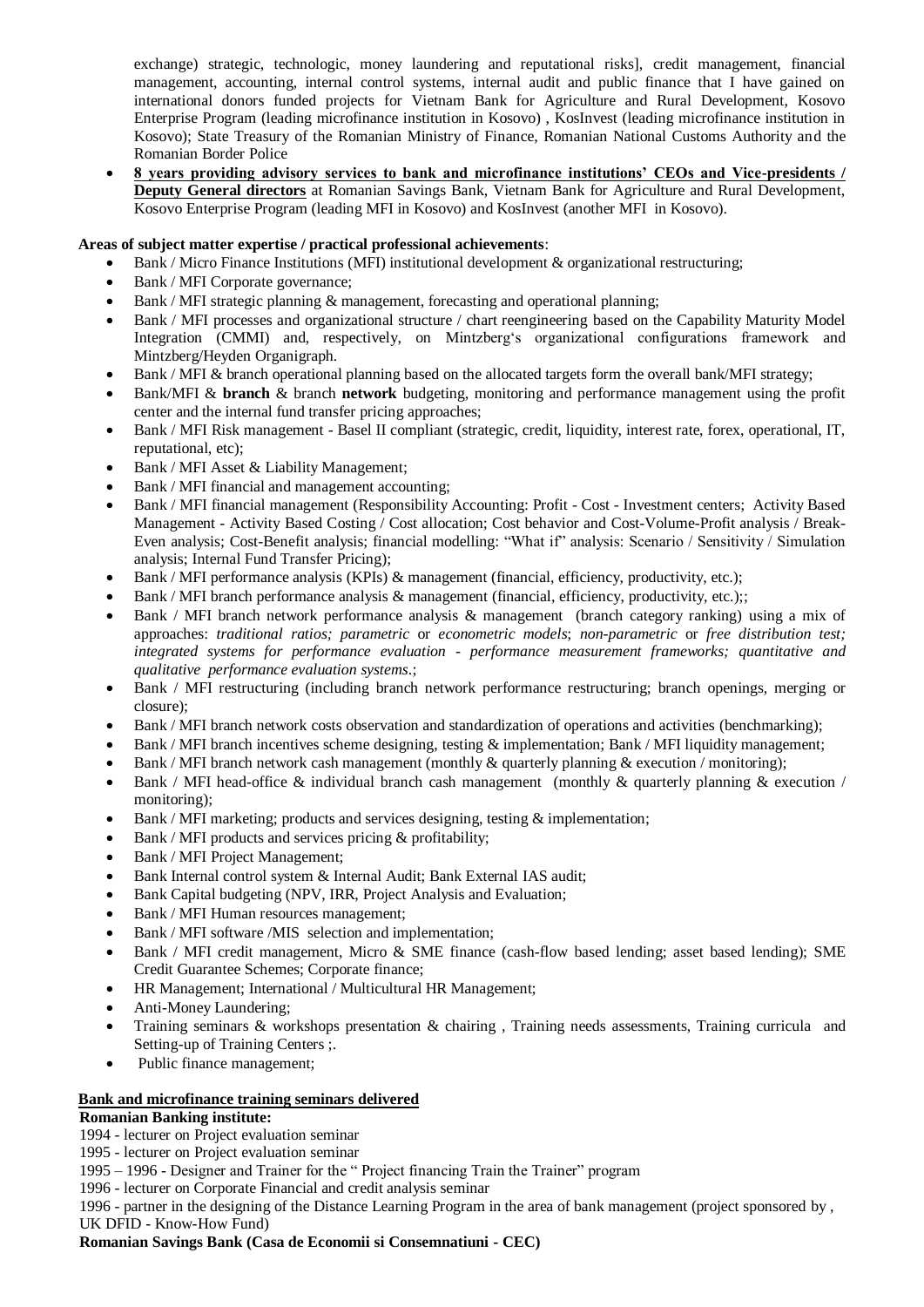1998 - World Bank & CEC joint training seminar (along with World bank experts Martin Slough, Joselito Gallardo and Marcelo Bueno) – one week seminar jointly on bank strategic planning and SME lending (credit analysis, collateral assessment, loan administration, non-performant loan management, loans work-out, risks associated with lending, collateral enforcement)

### **Kosovo Enterprise Program – Internal Training Unit**

2003 – September – lecturer on Business planning (Business strategy and operational planning/budgeting), Financial Mathematics , Fundamental of Accounting, Financial analysis and Credit analysis – 5 Cs of credit; Loan Portfolio management; Loan administration; Non-performing loans management seminar

2003 October - lecturer on Business – microfinance concepts & terminology, MFI management; MFI products and services, Loans marketing, Loan Portfolio management; Loan administration; Non-performing loans management seminar 2003 November lecturer on Fundamental of Accounting & Finance, Financial statements analysis [ratios & credit analysis (liquidity, efficiency, solvency, profitability)], Loan Portfolio management; Loan administration; Non-performing loans management seminar

2003 –December - lecturer on Financial Mathematics, Fundamental of Accounting[accounting principles-GAAP, chart of accounts, accounting transactions journalizing (journal, general ledger, trial balance, adjustments to the trial balance, closing the accounts) balance sheet, income statement, cash flow statement, statement of changes in equity], MFI

Accounting and management information systems, Financial analysis and Credit analysis, Loan Portfolio management; Loan administration; Non-performing loans management seminar

2004- January – lecturer on Decentralization of the Finance and Administration areas in MFIs seminar

2004 – March - lecturer on Financial Mathematics, Fundamental of Accounting, Financial analysis and Credit analysis; Loan Portfolio management; Loan administration; Non-performing loans management seminar

2004 June **-** lecturer on Financial Mathematics, Fundamental of Accounting, Financial analysis and Credit analysis; Loan Portfolio management; Loan administration; Non-performing loans management seminar

2004 August – lecturer on Business strategy and operational planning/budgeting; branch network performance management seminar

2004 September **-** lecturer on Financial Mathematics, Fundamental of Accounting, Financial analysis and Credit analysis seminar; Loan Portfolio management; Loan administration; Non-performing loans management

2004 October **-** lecturer on Decentralization of the Finance and Administration areas in MFIs seminar

2004 November - lecturer on Financial Mathematics, Fundamental of Accounting, Financial analysis and Credit analysis seminar

#### **UE Phare/Europe Aid project: Improving the State Treasury management system of the Ministry of Public Finance –Romania –**

2005 December - lecturer on Public Finance and State Treasury management, seminar

2006 January - lecturer on Public Finance and State Treasury management seminar

## **World Bank & the French Development Agency - Intra-bank payment and customer accounting system phase 2,**

## **(IPCAS) – Vietnam Bank for Agriculture and Rural Development**

2006 – September –training seminar on Bank strategic planning.

#### **European Fund for Southeast Europe**

2008 – July – training seminar on Asset & Liability Management for Micro Finance Institutions (Liquidity & Interest rate risks management) – KosInvest (a Kosovo Micro Finance Institution) – Pristina - Kosovo

2008 – November – training seminar on Financial Management for Micro Finance Institutions – KosInvest (a Kosovo Micro Finance Institution) – Pristina – Kosovo

**Job Mate – Romania -** banking and microfinance training seminars (financial mathematics/the time value of money; accounting; corporate governance; strategic management; modern performance analysis; internal control systems; internal audit; financial & credit analysis (cash /non collateral based lending); loan portfolio management; marketing & customer relationship management; SME credit scoring; branch management; project evaluation; Activity Based Costing; asset & liability management; risk management: credit, liquidity, operational, market (interest rate, foreign currency) ; reporting for regulatory and internal management purposes.)

#### **Pinnacle Training Group – Singapore**

2011 February 15 – 16 , SME credit masterclass - Lending & financial analysis; Training provided to bankers from Singapore, Malaysia, Bangladesh and Brunei;

| $From - To$          | $2003$ – Present                                                                                            |  |
|----------------------|-------------------------------------------------------------------------------------------------------------|--|
| <b>Employer</b>      | Self-employed independent consultant                                                                        |  |
| <b>Position held</b> | various consulting positions for banking and microfinance<br>technical assistance projects (see section 12) |  |
|                      |                                                                                                             |  |
| $From - To$          | $2009 -$ Present                                                                                            |  |
| <b>Employer</b>      | JobMate - Webing International S.R.L                                                                        |  |
| <b>Position held</b> | Banking & microfinance trainer                                                                              |  |
|                      |                                                                                                             |  |
| $From - To$          | $1990 - 2003$                                                                                               |  |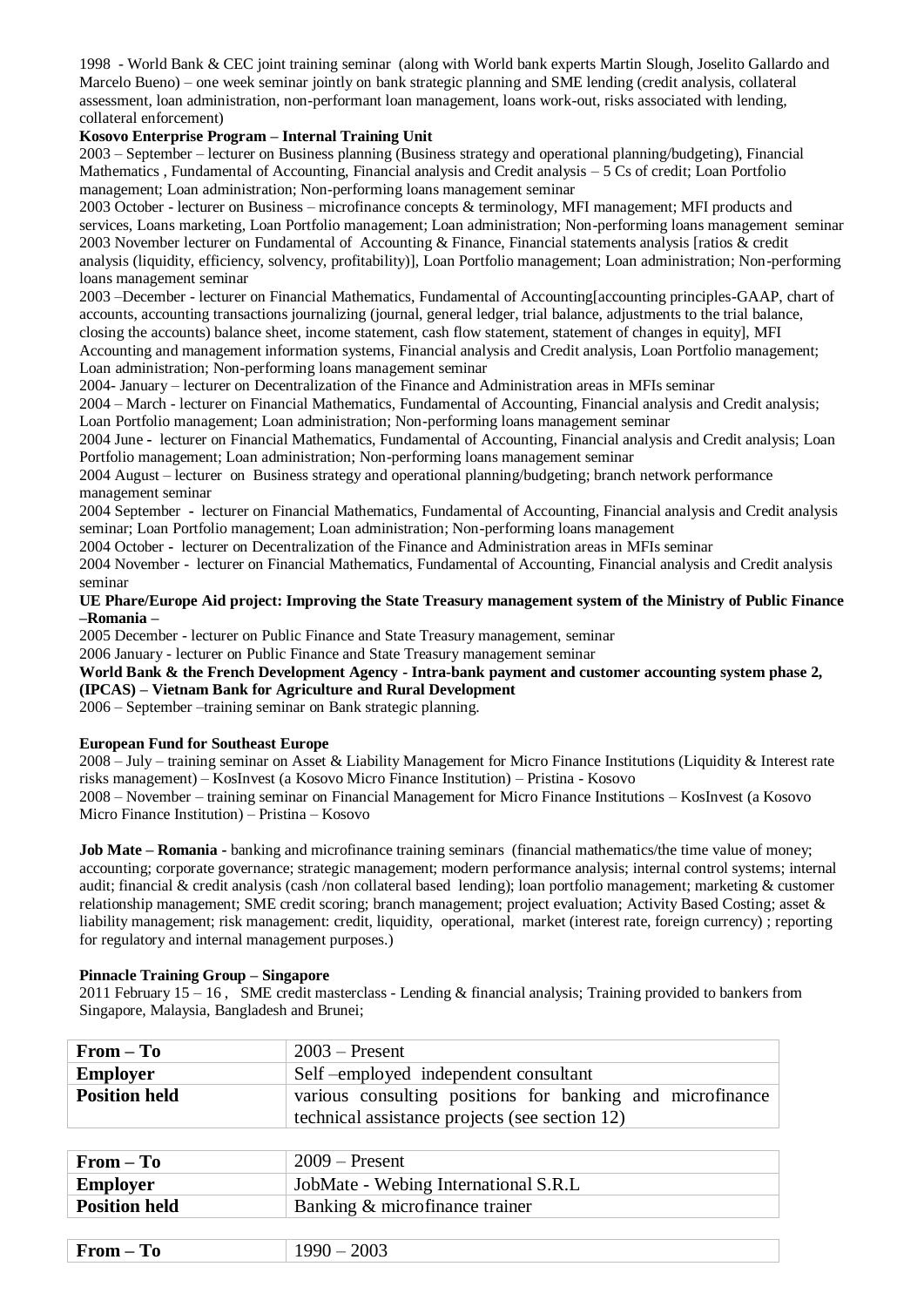| <b>Employer</b>      | <b>Romanian Savings Bank</b>                                |  |
|----------------------|-------------------------------------------------------------|--|
| <b>Position held</b> | Various positions from Loan Officer to Senior Economist,    |  |
|                      | Head Of Marketing And International Dept., Adviser to the   |  |
|                      | CEO, Trainer, Director – Human Resources Division, Director |  |
|                      | - Strategy and Financial Management (Controlling) Division, |  |
|                      | Advisor – Strategy and Financial Management (Controlling)   |  |
|                      | Division, etc.                                              |  |

| 11. Detailed    | 12. Work Undertaken that Best Illustrates Capability to Handle the Tasks Assigned                                                                                                                                                                                                                                                                                                                                                                                                                                                                                                                                                                            |  |  |
|-----------------|--------------------------------------------------------------------------------------------------------------------------------------------------------------------------------------------------------------------------------------------------------------------------------------------------------------------------------------------------------------------------------------------------------------------------------------------------------------------------------------------------------------------------------------------------------------------------------------------------------------------------------------------------------------|--|--|
| <b>Tasks</b>    |                                                                                                                                                                                                                                                                                                                                                                                                                                                                                                                                                                                                                                                              |  |  |
| <b>Assigned</b> | Name of assignment or project: SME credit master class - Lending & financial analysis                                                                                                                                                                                                                                                                                                                                                                                                                                                                                                                                                                        |  |  |
|                 | <b>Year: 15-16 February 2011</b>                                                                                                                                                                                                                                                                                                                                                                                                                                                                                                                                                                                                                             |  |  |
|                 | Location: Singapore                                                                                                                                                                                                                                                                                                                                                                                                                                                                                                                                                                                                                                          |  |  |
|                 | <b>Client:</b> Pinnacle Training Group – Singapore                                                                                                                                                                                                                                                                                                                                                                                                                                                                                                                                                                                                           |  |  |
|                 |                                                                                                                                                                                                                                                                                                                                                                                                                                                                                                                                                                                                                                                              |  |  |
|                 | Main project features: Training provided to bankers from Singapore, Malaysia,                                                                                                                                                                                                                                                                                                                                                                                                                                                                                                                                                                                |  |  |
|                 | Bangladesh and Brunei;                                                                                                                                                                                                                                                                                                                                                                                                                                                                                                                                                                                                                                       |  |  |
|                 | <b>Positions held:</b> Training expert                                                                                                                                                                                                                                                                                                                                                                                                                                                                                                                                                                                                                       |  |  |
|                 | Activities performed: Training on: Importance of SMEs sector for the economy; Overview of financial<br>risk and business risk; Key issues that the banker has to focus on when lending to SMEs (financial analysis,<br>ratio analysis, credit analysis, cash flow, cash flow based lending, break-even analysis, SME loan portfolio<br>cost and profitability; Designing And Marketing The Right Products For The SME Market (Linking your<br>understanding of SME characteristics to SME credit products; Asset-based finance-key principles; Marketing<br>to SMEs; Assessing business plans; Visiting the customer's premises; Environment & lending); The |  |  |
|                 | Operating Cycle Of A Business And How It Is Financed; Evaluation Of Risk In The Operating Cycle;                                                                                                                                                                                                                                                                                                                                                                                                                                                                                                                                                             |  |  |
|                 | Management risk. Overview Of SME Finance In Asia; Islamic Finance; Risk Management in Islamic                                                                                                                                                                                                                                                                                                                                                                                                                                                                                                                                                                |  |  |
|                 | Finance; Credit Proposals (Risk Analysis of the proposal; Considerations of borrowers' foreign exchange<br>exposure; Loan documentation and collaterals; Settlement and drawdown; After the deal is done; Other<br>Considerations (Annual review; Managing and monitoring loans: Portfolio management; Warning signals of<br>failure by SMEs; Accountability; Going forward: SMEs & credit scoring) Islamic banking risk management.                                                                                                                                                                                                                         |  |  |
|                 | Name of assignment or project: Financial Management support to KosInvest-World Vision International -<br>Kosovo (a Micro Finance Institution); Funding agency: European Fund for Southeast Europe                                                                                                                                                                                                                                                                                                                                                                                                                                                            |  |  |
|                 | Year: June - December 2008                                                                                                                                                                                                                                                                                                                                                                                                                                                                                                                                                                                                                                   |  |  |
|                 | Location: Kosovo                                                                                                                                                                                                                                                                                                                                                                                                                                                                                                                                                                                                                                             |  |  |
|                 | Client: KosInvest - World Vision International - Kosovo (leading Micro Finance Institution)                                                                                                                                                                                                                                                                                                                                                                                                                                                                                                                                                                  |  |  |
|                 | <b>Main project features:</b>                                                                                                                                                                                                                                                                                                                                                                                                                                                                                                                                                                                                                                |  |  |
|                 | Coaching the management team (especially the CFO) in the areas of risk $\&$ financial management /<br>modelling.                                                                                                                                                                                                                                                                                                                                                                                                                                                                                                                                             |  |  |
|                 | Organize dedicated training on costing, risk & financial management / modelling to relevant staff;<br>$\bullet$                                                                                                                                                                                                                                                                                                                                                                                                                                                                                                                                              |  |  |
|                 | Install costing, financial management / modelling and controlling tools, including liquidity management;<br>Install an extended ALCO and risk management policies and practices focusing on financial risks<br>(review and upgrade of procedures and job descriptions, coaching of ALCO meetings)                                                                                                                                                                                                                                                                                                                                                            |  |  |
|                 | <b>Positions held:</b> Microfinance Financial & Risk Management expert; Trainer                                                                                                                                                                                                                                                                                                                                                                                                                                                                                                                                                                              |  |  |
|                 | <b>Activities performed:</b>                                                                                                                                                                                                                                                                                                                                                                                                                                                                                                                                                                                                                                 |  |  |
|                 | <b>Risk management</b>                                                                                                                                                                                                                                                                                                                                                                                                                                                                                                                                                                                                                                       |  |  |
|                 | assessment of the existing internal policies, procedures and systems for the risk management of liquidity<br>٠<br>and market (interest rate, foreign exchange) risks                                                                                                                                                                                                                                                                                                                                                                                                                                                                                         |  |  |
|                 | drafted//implemented policies, procedures and Excel models for the management of liquidity risk and<br>$\bullet$<br>market risk : interest rate risk (using static and dynamic gap management model and sensitivity<br>analysis); foreign exchange risk                                                                                                                                                                                                                                                                                                                                                                                                      |  |  |
|                 | <b>Asset &amp; Liability Management</b>                                                                                                                                                                                                                                                                                                                                                                                                                                                                                                                                                                                                                      |  |  |
|                 | assessment of the existing internal policies, procedures and systems in the area of asset & liability<br>٠                                                                                                                                                                                                                                                                                                                                                                                                                                                                                                                                                   |  |  |
|                 | management                                                                                                                                                                                                                                                                                                                                                                                                                                                                                                                                                                                                                                                   |  |  |
|                 | drafted/implemented the Asset and Liability Management training manual<br>٠                                                                                                                                                                                                                                                                                                                                                                                                                                                                                                                                                                                  |  |  |
|                 | drafted/implemented the Asset & Liability Management policy and procedures<br>$\bullet$                                                                                                                                                                                                                                                                                                                                                                                                                                                                                                                                                                      |  |  |
|                 | drafted/implemented the Risk management training manual<br>$\bullet$                                                                                                                                                                                                                                                                                                                                                                                                                                                                                                                                                                                         |  |  |
|                 | drafted/implemented the Liquidity risk management policy and procedures<br>$\bullet$                                                                                                                                                                                                                                                                                                                                                                                                                                                                                                                                                                         |  |  |
|                 | drafted/implemented the Interest rate risk management policy and procedure<br>$\bullet$                                                                                                                                                                                                                                                                                                                                                                                                                                                                                                                                                                      |  |  |
|                 | drafted/implemented the Foreign exchange risk management policy<br>$\bullet$<br>drafted/implemented the Financial management training manual<br>$\bullet$                                                                                                                                                                                                                                                                                                                                                                                                                                                                                                    |  |  |
|                 | drafted/implemented the Financial management policy<br>$\bullet$                                                                                                                                                                                                                                                                                                                                                                                                                                                                                                                                                                                             |  |  |

drafted/implemented the monthly cash-flow and loan planning and monitoring methodology and report.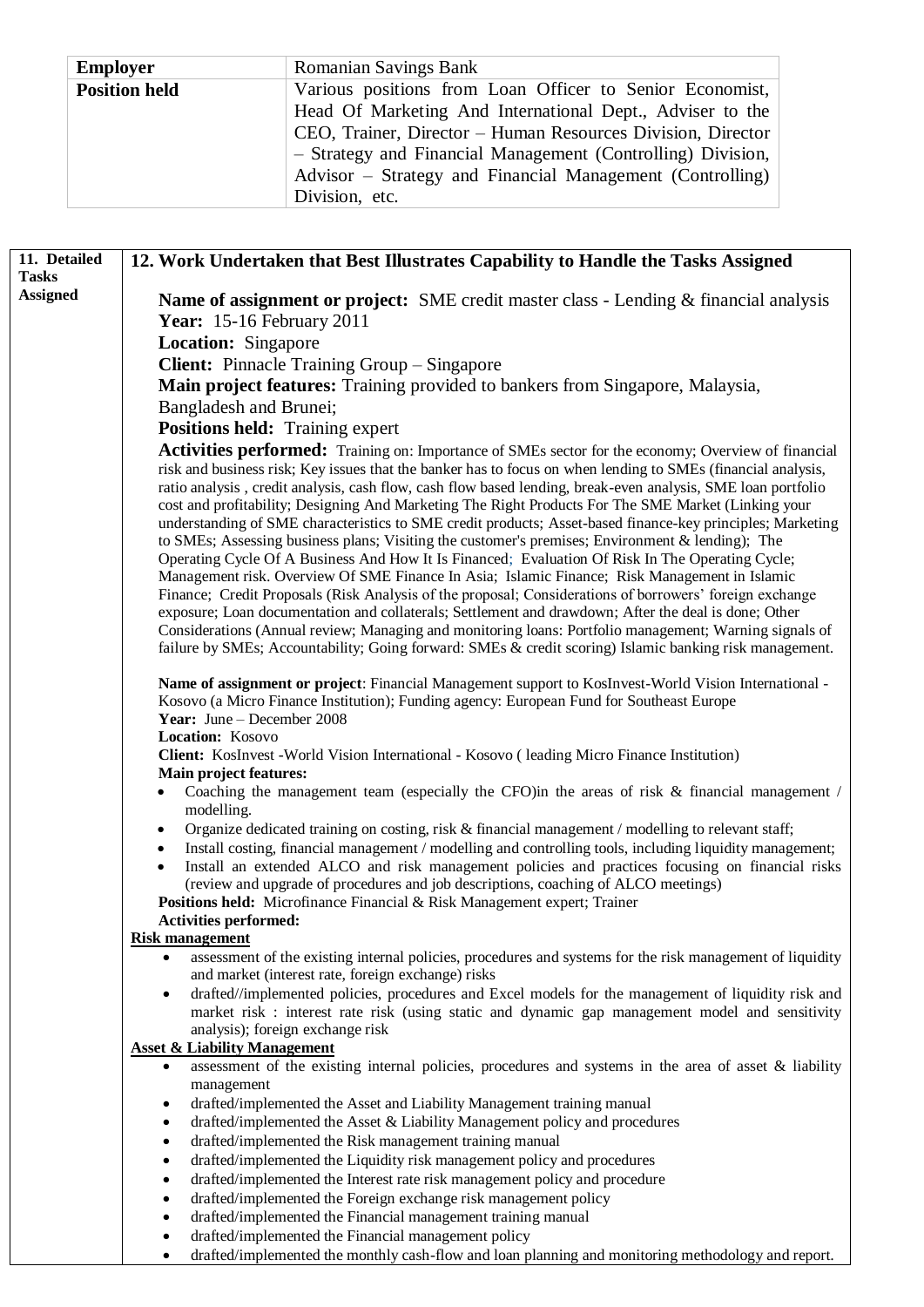organizing two Asset & Liability Committee meetings; coordinated the preparation of the ALCO papers; chairing the respective two meetings and coaching the participants to the ALCO meetings.

### **Microfinance software selection and implementation**

- assessment of the existing software applications utilized in the areas of finance-accounting, loan portfolio management, and risk management
- prepared recommendations report regarding the procurement of an integrated software for including the technical functionalities and requirements of the respective software / MIS with managerial reporting capabilities within the financial and risk management areas

## **Management accounting and financial modelling**

Designed and implemented the Excel models for:

- asset & liability management reports (liquidity risk, interest rate risk, foreign exchange risk )
- internal audit of the loan portfolio
- the monthly loan cash-flow planning and monitoring
- the setting-up of database containing historical and current accounting data needed for the preparation of financial analysis/management reports (tables and charts of profitability, efficiency/cost management, productivity, etc. ratios and charts) ;

## **Microfinance institution organizational restructuring**

Reviewing and refining the charter of the Finance department and the related staff job descriptions in order to cover the tasks related to financial and risk management areas.

**Microfinance products and services**: Prepared recommendations on the draft report regarding the proposal for introducing saving / deposits activity in KosInvest.

**Training**: Presented two training seminars on the following topics: asset & liability management; costing, risk & financial management / modelling

**Name of assignment or project:** Intra-bank payment and customer accounting system phase 2, (IPCAS) ; funding: World Bank & the French Development Agency: **Year:** August 2006 – June 2007 **Location:** Vietnam **Client:** Vietnam Bank for Agriculture and Rural Development **Main project features:**

- advise/support the Vietnamese Bank for Agriculture and Rural Development Hanoi, in reviewing current business strategy; restructuring the HQ and branches in line with the new business strategy and the new banking application;
- defining reporting requirements that meet international best practices; advising on banking operations and bank internal regulations;
- providing recommendations for the bank modernization and international integration; preparing training assessment report;
- presenting seminar on bank strategic planning
- **Positions held:** Banking expert

## **Activities performed:**

## **Corporate governance**

- assessment scan of the corporate governance, risk management, internal control systems and internal audit frameworks and policies;
- prepared recommendation report regarding the refinement and implementation of the corporate governance policy and framework:
	- o Principles of Corporate Governance: Ensuring the Basis for an Effective Corporate Governance Framework
	- o The Rights of Shareholders and Key Ownership Functions; The Equitable Treatment of Shareholders; The Role of Stakeholders in Corporate Governance; Disclosure and Transparency; The Responsibilities of the Board; The role of supervisors
	- o Board practices: Senior management, Risk management and internal controls; Complex or opaque corporate structures; Disclosure and transparency;
	- o Structuring an effective board: Board Size; Composition of the Board; Appointment period, rotation; Board Member Compensation; Conflict of Interest Policy; Structures to Balance Governance and Management; Responsibilities of the Board Chair; CEO's Role and Governance Responsibilities
	- o Effective board procedures: Board Meetings; Committees; Information and Disclosure
	- o Key board decisions: Major Strategic Decisions: Change and Innovation; Oversight and Compensation of CEO; Succession; Board Disputes; Board Role in Crisis
- drafting of charters for the Corporate Governance & Nomination Committee, Internal Audit Committee, Compensation Committee, Group Risk Management Committee and Asset & Liability Committee)

### **Strategic management, restructuring, forecasting, budgeting and operational planning**

- prepared fact-finding report:
	- o assessment of the existing methodology for the development of the business strategy, strategic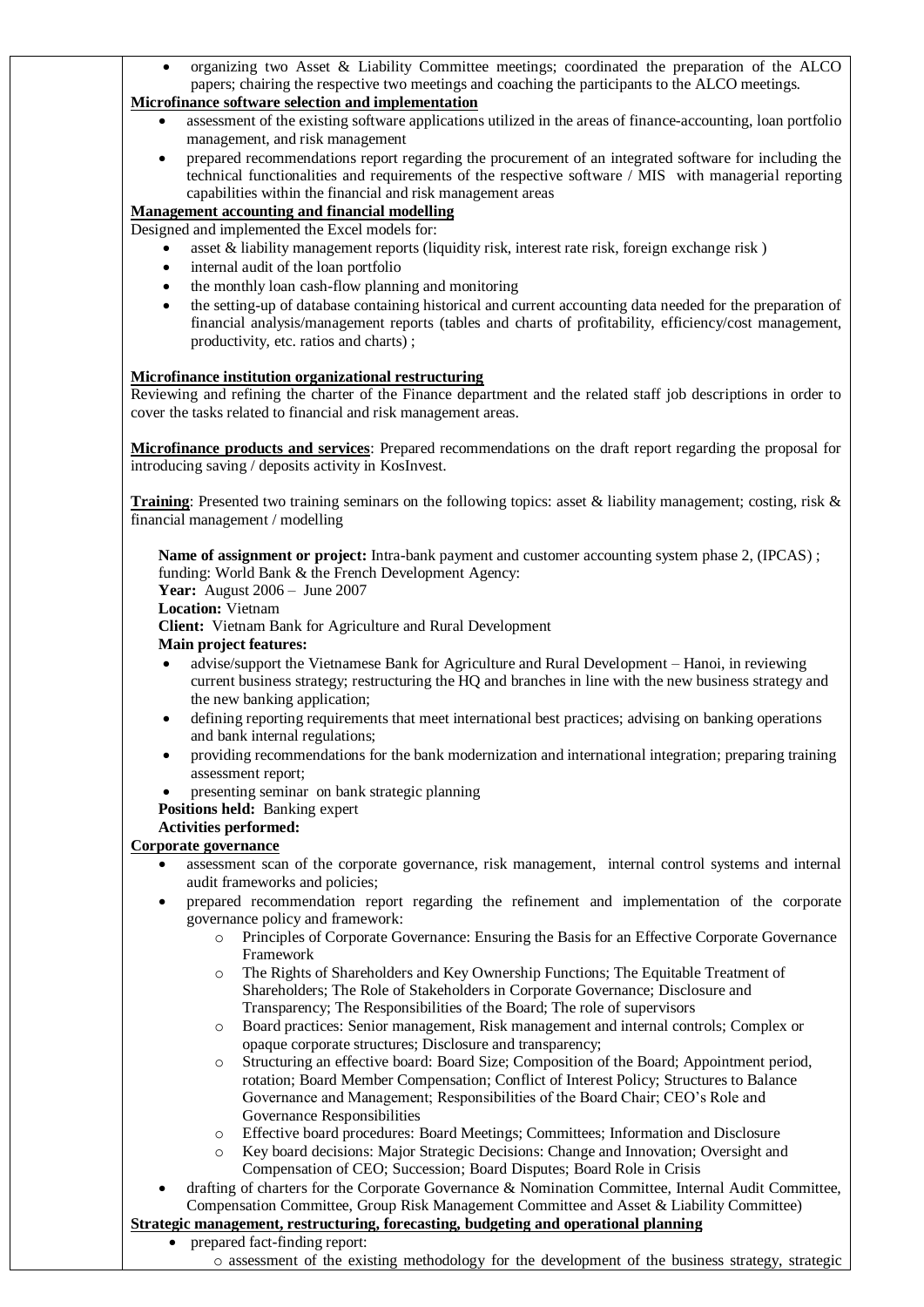objectives, operational plans, financial forecast, budgets and related/derived strategies in the areas of Financial and Risk management, Internal Control, IT, HR, Marketing, etc. against the internationally recommended best practices

- o assessment of the written business strategy document and of the related/derived written strategies in the areas of Financial and Risk management, Internal Control, IT, HR, Marketing, etc
- prepared recommendation reports for the refining / improvement of business strategy planning methodology and of the related business strategy documents

### **Internal control system & Internal Audit**

- assessment of the existing internal control and internal audit systems, structures, policies and procedures
	- prepared and presented the report on the corporate governance policy of the bank,
	- prepared and presented the report containing the drafts of the charters for the:
		- o Group Risk Management Committee,
		- o Asset & Liability Committee,
		- o Internal Audit Committee,
		- o Compensation Committee and
		- o Corporate Governance & Nomination committee;

### **Bank organizational restructuring**

- assessment of the existing organizational charts at head-office and branches
- drafted/refined/implemented organizational charts at head-office and branches levels based on the lean principle, on the customer/market centric approach, on the **integrated** (Enterprise Wide) view of the risk management, as well as on the business strategy, planning/budgeting, monitoring and reporting processes.

### **Risk management** - **Basel II compliant**

- assessment of the existing risk management framework internal policies, procedures and systems
- prepared and presented report on the introduction of the Enterprise Wide Risk Management approach Basel II compliant, covering credit risk, operational risk, liquidity risk, market risk (interest rate risk, foreign exchange risk), strategy risk, technology risk, Know Your Customer-Anti Money Laundering risk, reputational risk, etc.

### **Asset & Liability Management**

- assessment of the existing internal policies, procedures and systems for the area of asset & liability management
- drafting and presenting the draft charter for the Group Risk Management Committee
- drafting and presenting the draft charter for the Asset and Liability Committee
- drafting and presenting the Asset & Liability Management and Investment policies

#### **Credit management**

- assessment of the existing internal policies, procedures and systems for the area of credit management
- provided advice, coaching and recommendation reports on:
	- o the credit policy
	- o the restructuring of the head-office divisions with redundant responsibilities within the credit management and credit risk areas
	- o the reinstatement of the Credit Committee

**Bank software selection and implementation:** reviewed and refined the Technical Requirements of draft Direct Contract related to the functionalities of the banking software to be purchased. The refinements were related to the areas of banking products and services, lending, savings, costing & pricing of bank products using ABC method, risk management, etc. as well as a substantial enhancements of the main reporting module based on the latest web-based banking technologies (Business Intelligence / Corporate Performance Management, Enterprise Wide Risk Management, Customer Relationship Management) and on the requirements pertaining to the Basel II Accord and IFRS / IAS

**Training:** Prepared and presented a training seminar on strategic planning

**Name of assignment or project:** Financial-Accounting & Administration for Kosovo Enterprise Program (the leading MFI in Kosovo)

**Year:** July 2003 – December 2004

**Location:** Pristine

**Client:** Kosovo Enterprise Program (the leading microfinance institution in Kosovo )

**Main project features:** Reporting to the Executive Director and acting as the chief financial advisor for KEP, managing the Finance, Administration and IT departments; managing the preparation of the financial statements, statutory, donor and internal management reports, budgets of the 7 branch network including all aspects of planning and implementation of financial targets, reporting, institutional representation, support & advice to the Micro & SMEs lending operations; staff supervision & capacity building under the general framework of KEP's business plan, organizing and presenting seminars at the Kosovo Enterprise Program's Training Center .

**Positions held:** Finance and Administration Manager **Activities performed:** 

**Strategic management, restructuring, forecasting, budgeting and operational planning**: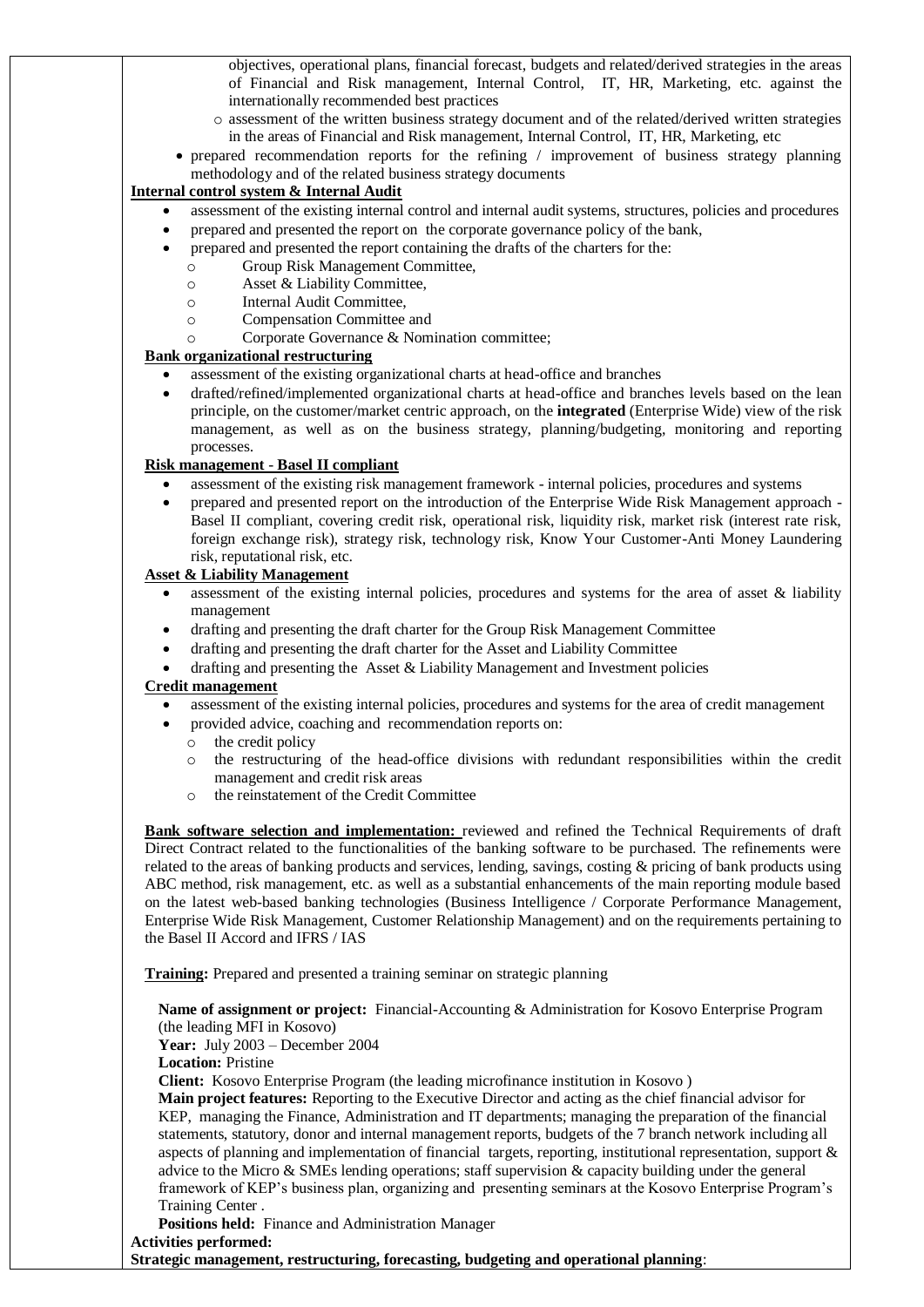- assessment and refinement of the existing methodology for development of the business strategy, strategic objectives, operational plans, financial forecast, budgets against the best practices;
- organizing and chairing the strategic and business planning workshops for years 2004 and 2005 including a SWOT analysis of KEP and strategic options sensitivity analysis (worst, normal and best case scenarios)
- refined and updated the business strategy document; preparing the strategic assumptions, the Excel model & documents format for the strategic planning session regarding KEP's 2004 budget; coordination of the 2004 operational plans prepared by the branches and by the head office units – for the Kosovo Enterprise Program

### **Project Management;**

- Team Leader / Project Manager of the team in charge with the selection / procurement and implementation of the accounting software aimed to replace the Excel based accounting system at KEP.
- Team Leader / Project Manager of the team in charge with the drafting of the Internal control manual, Finance - Accounting policy manual and Administration manual

### **Branch network budgeting and performance planning, execution and monitoring:**

- designed, tested and implemented the policy, methodology and financial (Excel) model regarding the monthly, quarterly and annual performance assessment and **reporting** for the regional branches, individual branches, sub-branches and overall branch network;
- designed, tested and implemented the database containing the consolidated, regional and branch levels historical and current accounting data needed for the preparation of branch and branch network financial analysis/management reports (profitability, efficiency/cost management, productivity, etc. KPIs tables and charts, branch local market competition, potential / attractiveness (urban, rural, etc.);
- designed, tested and implemented the policy, methodology and financial model for the monthly loan cash-flow planning and monitoring at head-office, branch network and branches levels;
- designed, tested and implemented the policy, methodology and financial model for the monthly loan officers and administrative staff performance bonus system**;**
- coordinating the preparation of monthly, quarterly and annual monitoring reports regarding the execution / achievement of the consolidated and branch network strategic objectives, budget, operational / action plans; designed, tested and implemented the policy methodology and financial (Excel) models for opening new branches and sub - branches based on local market potential / attractiveness (urban, rural, etc) and on the Cost-Volume-Profit analysis / Break-Even analysis; Cost-Benefit analysis; "What if" analysis: Scenario / Sensitivity / Simulation analysis approaches; Staff Incentive Management – designed, tested and implemented the Bonus scheme methodology and financial (Excel) models;

#### **Internal control system, Internal & External Audit**:

- assessment of the existing internal control, internal audit, finance-accounting, lending and administration management, systems, structures, policies and procedures
- drafted and implemented the internal audit policy and procedures manual (containing also the international standards for the professional practice of internal auditing and the related code of ethics for internal audit)
- drafted and implemented the charter of the Internal Audit Committee, the Internal Audit department and the job descriptions for the related staff;
- drafted and implemented the annual internal audit plan for all areas (accounting, finance, lending, human resources, administration, IT, etc.)
- drafted and implemented the format / structure of the internal audit reports
- drafted and implemented the methodology for internal auditing of the loan portfolio
- drafted/refined/implemented the policy manuals and procedures for group, individual and livestock farm lending, including loan administration and monitoring, collateral assessment, etc.
- drafted/refined/implemented the finance-accounting policy manual (accounting policies, GAAP, chart of accounts, financial statements (procedures for preparation and analysis of balance sheet, income statement, statement of cash flow and the statement of changes in equity), general accounting procedures, specific procedures for HQ and regional centers finance –accounting staff; financial management policy, management of fixed assets, management of inter-branch transactions, managerial reports budget planning; guide to financial performance analysis) - for Kosovo Enterprise Program (leading MFI in Kosovo)
- drafted/refined/implemented the administration policy manual (procurement, expenditure budget control and monitoring, vehicle management policy, branch network's offices set-up and outlook, security policy, communication policy, deadlines management policy, asset inventory and maintenance policy, etc)
- coordinated the2003 external audit IAS / IFRS performed by Pricewaterhouse Coopers

#### **Microfinance institution organizational restructuring:**

 Drafted and implemented the charter of the newly established Internal Audit department and the related job descriptions.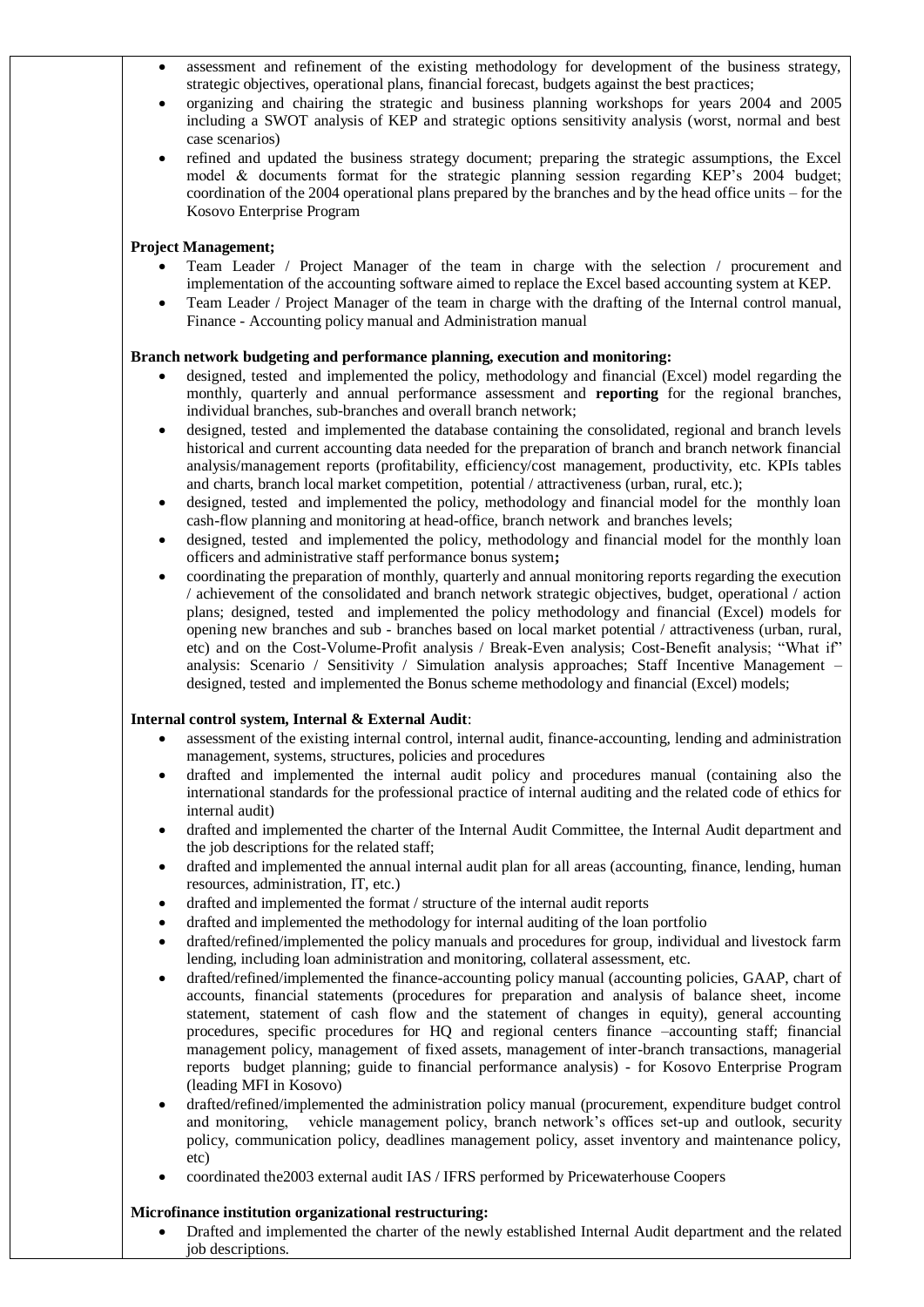Refined the charter of the Finance department and the related job descriptions.

#### **Credit management**:

- assessment of the existing internal policies, procedures and systems for the area of credit management
- drafted/refined/implemented the Kosovo Enterprise Program policy manuals and procedures for SME, consumer and livestock farm lending;
- lecturer at the Kosovo Enterprise Program on Credit and Financial analysis

#### **Microfinance software selection and implementation**:

- assessment of the existing software applications utilized in the areas of finance-accounting, loan portfolio management, and risk management
- drafted the Request for Proposal for the purchasing of an accounting software
- negotiating and concluding the technical and financial offer and the contract agreement with the software provider;
- achieved full implementation and functionality of the accounting software covering financial statements and performance & risk management reports generation in full compliance with IFRS/IAS , GAAP standards;
- prepared suggestions for the refining of the Kredits Loan tracking software system designed by Technical Development Solutions ( USA) for interfacing it with the new accounting software

**Management accounting and financial modelling**: designed and recommended/implemented the Excel models for:

- business strategy planning, forecasting and budgeting
- asset & liability management reports (liquidity risk, interest rate risk, foreign exchange risk )
- anti-money laundering risk management
- internal audit of the loan portfolio
- the monthly loan cash-flow planning and monitoring
- for the monthly loan officers and administrative staff bonus system
- the setting-up of database containing historical and current accounting data needed for the preparation of financial analysis/management reports (tables and charts of profitability, efficiency/cost management, productivity, etc. ratios and charts)
- the bank/microfinance product and branch profitability based on the profit and cost centers management method the bank/microfinance branch network budget execution and performance monitoring based on the Internal Fund Transfer Pricing method;
- the branch and sub-branch network performance assessment procedure and reporting
- designing the structure of the IT financial model (balance sheet and P&L account) used for the long term financial projections and the annual budget and the long term strategy

**Microfinance products and services** – reviewing and refining the livestock farming micro-loans draft policy and the consumer lending policy

**Marketing**: designing and implementing the marketing strategy and action plans and developing and monitoring the marketing budgets for the head office and the branches;

#### **Training**,

- staff training needs assessment; developing and implementing the HR training strategy, curricula and training program;
- developing and implementing the strategy and operational plan for the establishment of the new KEP's Training Center;
- developing the training curricula for the new KEP's Training Center
- negotiating contracts for KEP's delivering procurement of training services (training topics and pricing of training services) to other financial institutions in Kosovo
- organizing and presenting training seminars on "Business planning (business strategy and operational planning/budgeting)"; "Business – microfinance concepts & terminology", "MFI management", "MFI products and services", "MFI loan portfolio and risk management" ; "Loans marketing" "MFI Accounting and management information systems", "Fundamentals of accounting [accounting principles, chart of accounts, accounting transactions journalizing (journal, general ledger, trial balance, adjustments to the trial balance, closing the accounts) balance sheet, income statement, cash flow statement, statement of changes in equity]", "Financial – accounting", "Financial statements analysis [ratios  $\&$  credit analysis ( liquidity, efficiency, solvency, profitability)]", "Financial mathematics[ time value of money (future & present value of single/multiple cash-flows, annuities / perpetuities, effective interest rate , annual percentage rate, investment valuation etc.)]", "Decentralization measures in the accounting and administration areas", "Branch network performance management".

**Name of assignment or project**: The strategic, financial and risk management of a Savings Bank Year: : 1990 - 2003 **Location:** Bucharest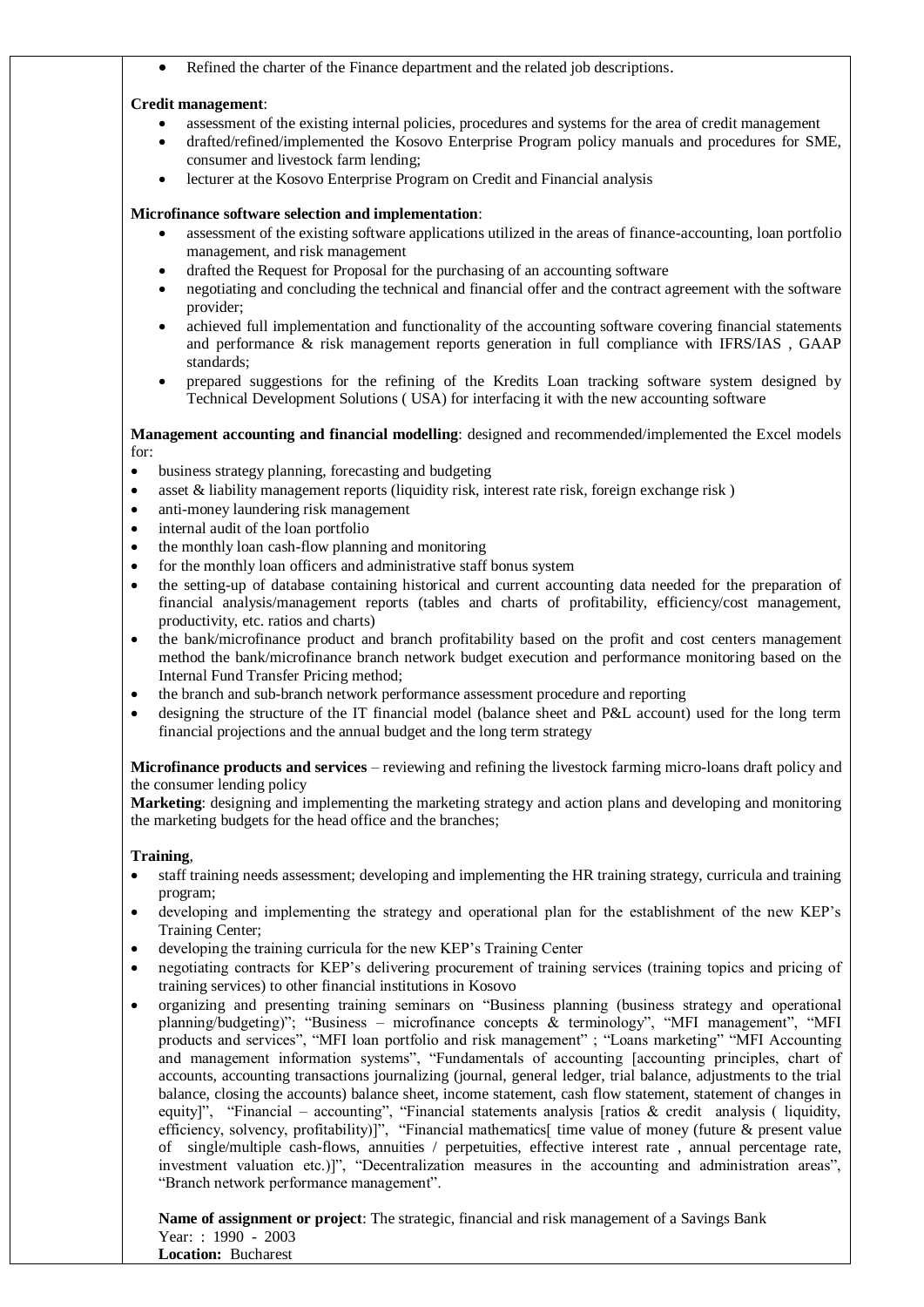**Client:** Romanian Savings Bank (RSB – with more then 13,000 units, of which 46 main district branches ) **Main project features:** Managing, monitoring, supervising and coaching 30-person division staff in the areas of business strategy, financial and risk management ((credit, market, operational, liquidity, compliance, technologic, strategic and money laundering risks), asset & liability management, operational planning and implementation, annual consolidated and branch network budgeting, financial and efficiency performance management of the bank and of the branch network; bank products cost and pricing management accounting procedures; macroeconomics analysis and reporting; etc

**Positions held:** Various Positions from Loan Office to Senior Economist, Adviser to the CEO, Trainer, Director – Human Resources Division, Director – Strategy and Financial Management (Controlling) division, Advisor – Strategy and Financial Management (Controlling) division etc.

#### **Activities performed:**

**Strategic management, restructuring, performance, forecasting, budgeting and operational planning** including:

- Counterpart project manager to the ING Barings consultants in the area of strategy planning, financial analysis, financial management, risk management, branch and product profitability analysis, branch network restructuring, new bank product development; reviewer of the monthly, quarterly and Steering Committee draft reports prepared by the ING Barings consultants in order to acknowledge the activities performed by the consultants and to recommend the related payment of services;
- member of the joint executive team Romanian Savings Bank Romanian Ministry of Finance in charge with the restructuring, institutional development and preparation for privatization of the Romanian Savings Bank;
- coordinated the drafting, implementation and monitoring of the Romanian Savings Bank business strategies documents and the related financial forecast/budgets and action/operational plans for 1997 – 2002 (with the assistance of the German Savings Banks Foundation for International Cooperation) and 2002-2005 (with the assistance of the ING Barings Advisory Services);
- preparing the strategic assumptions, the Excel model  $\&$  documents format for the business strategy planning;
- designer of the document regarding the strategic options for the restructuring of the Romanian Savings Bank;
- drafted the Terms of Reference based on which a 2 Mil EUR non-reimbursable EU PHARE funds were obtained for the restructuring and preparation for privatization project of the Romanian Savings Bank;
- initiating and organizing a World Bank free of charge seminar for the bank's head office and branch staff on business strategy and SME lending – presenting a paper on bank business strategy planning

**Risk management - Basel II compliant:** drafted//implemented policies, procedure and Excel models for the management of:

- liquidity risk,
- interest rate risk
- foreign exchange risk
- Money Laundering risk
- Basel II credit risk management and reporting ;

## **Asset & Liability Management**

- drafted and implemented 'Risk management training policy manual' ( Basel II compliant)
- reviewed and refined the 'Asset and Liability Management training manual' and the 'Asset & Liability Management policy and procedures''
- reviewed and refined the Asset & Liability Committee (ALCO) charter ;
- organizing and chairing ALCO meetings
- coordinating the preparation of reports for the ALCO, Executive Committee and Board meetings
- reviewed and refined 'Liquidity risk management policy and procedure' including the related Excel model and report format for the calculation of the static and dynamic liquidity maturity gap risk indicators (periodic and cumulative liquidity gap; liquidity gap ratio; cumulative liquidity gap risk indicator = cumulative gap/total assets ; cumulative gap/total equity); introduced limits established for the maturity gap liquidity risk in the newly implemented 'Liquidity risk management policy'; liquidity management (calculation) of all relevant liquidity management ratios;
- drafted and implemented the 'Foreign exchange risk management policy and procedure' including the related Excel model; Introduced limits for the foreign exchange risk within the related policy;
- drafted and implemented strategies for the liquidity and market (interest rate , foreign exchange) risks management within the related policies;
- introduced tasks in the Strategy and Controlling (Financial Management) division staff the job descriptions related to monitoring and management of the credit risk, liquidity risk, interest rate risk, foreign exchange risk, operational, strategic, reputational and money laundering risks.

**Management accounting and financial modelling;** designed and recommended/implemented the Excel models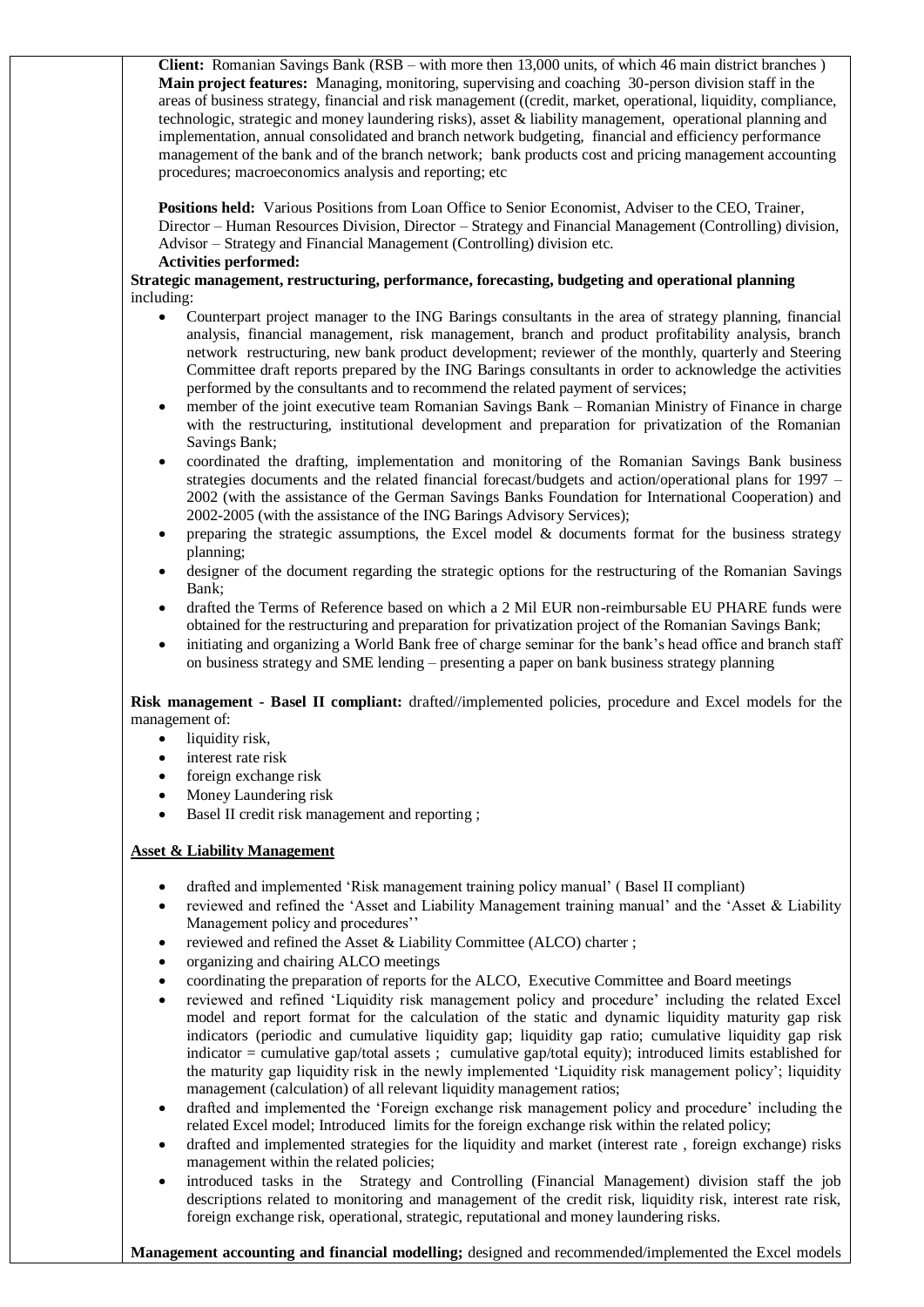- for:
- business strategy planning, forecasting and budgeting
- asset & liability management reports (liquidity risk, interest rate risk, foreign exchange risk )
- anti-money laundering risk management
- the setting-up of database containing historical and current accounting data needed for the preparation of financial analysis/management reports (tables and charts of profitability, efficiency/cost management, productivity, etc. ratios and charts)
- the bank product and branch profitability based on the profit and cost centers management method the bank/microfinance branch network budget execution and performance monitoring based on the Internal Fund Transfer Pricing method;
- the branch and sub-branch network performance assessment procedure and reporting

**Branch network budgeting and performance planning, execution and monitoring –** designed, tested and implemented the policy, methodology and financial (Excel) model for individual branch and branch network planning, budgeting, execution and performance monitoring using the Responsibility accounting / Profit and Cost Center (assigning general ledger costs and resources through business processes to precisely determine the baseline cost and profitability of individual customers, segments, channels, branches) and the Internal Fund Transfer Pricing management accounting method as well as the Data Envelopment Analysis model; designed, tested and implemented the database containing overall, regional and branch levels historical and current accounting, non-accounting, local market, etc. quantitative and qualitative data and assigning related weights, needed for the preparation of individual branch and branch network financial analysis and management reports, including KPIs tables and charts compared to benchmarks / average branch network values: expense, revenue (interest revenue & expense , fee income& expense ), profitability, efficiency, productivity ratios and customer indicators / bases, quality of customer service (customers retention, attrition of high-value customers, customer complaints, branch attractiveness to customer ), volume of loan and deposits / savings, etc , loans and deposit market share, branch local market competition, potential / attractiveness (urban, rural, etc.), branch-level customer segmentation, monthly, quarterly, annual reporting / tracking individual branch standings against strategic and budget targets / forecasts.); designed, tested and implemented the monthly loan cash-flow planning and monitoring at head-office, branch network and branches levels; designed, tested and implemented the policy regarding the monthly loan officers and administrative staff performance bonus system**;** designed, tested and implemented the monitoring of the consolidated and branch network strategic objectives, budget, operational / action plans execution and performance monitoring procedure and reporting (monthly, quarterly, annually); coordinating the analysis concerning the urban-rural analysis of customer savings and deposits **;** coordinating the analysis concerning the identification of parallel / redundant activities and reports related to branch network – head-office departments relationship aiming at a more focused and streamlined head-office monitoring and guidance of branches' performance and contribution to the accomplishment of the bank strategic targets; coordinating and supervising the setting-up of the Network Distribution division in the head-office, in charge with the coordination of the branch network development and performance monitoring (organizational structure, job descriptions, designing the format of the reports to be prepared by branches for this division; coordination and presentation of individual branch and branch network performance reports prepared by this division for the Executive Committee meeting and for the Board; inviting branch managers of poor performing branches to the monthly meetings of the Executive Committee to present reports and proposals for remedial actions, branch relocation, consolidation/merger or closure; designed, tested and implemented the policy, methodology and financial (Excel) model for opening new district / main branches, branches and sub-branches based on local market potential / attractiveness (urban, rural, etc) and on the Cost-Volume-Profit analysis / Break-Even analysis; Cost-Benefit analysis; "What if" analysis: Scenario / Sensitivity / Simulation analysis methods;

Coordinating the costs observation and standardization of operations and activities in the RSB main branches subbranches and small branches; Coordinating the drafting of the evaluation report on the costs observation and standardization of operations and activities in the RSB main branches sub-branches and small branches (which included proposals for branch network efficiency improvement):

- Planning for the costing evaluation
- Identify products and services for costing:
	- o loan origination, servicing existing loans, opening deposit accounts, servicing, deposits and withdrawals from savings accounts, etc.
	- o client identification, mobilization, and/or group formation
	- o general management, accounting, secretarial tasks, information technology support, human resource management, marketing, etc.
- Ascertain core processes and activities:
	- $\circ$  identify the main activities performed by front-office and back-office staff at both the branch and headquarters levels
	- o develop an activities dictionary that delineates all major activities of each core process, including a "general" activity for each process that captures time spent on the process which cannot be categorized under the other activities.
- Conduct staff time estimates for each activity (by hourly time-bands):
	- o staff journals or timesheets,
	- o direct observation, and
	- o in-depth interviews.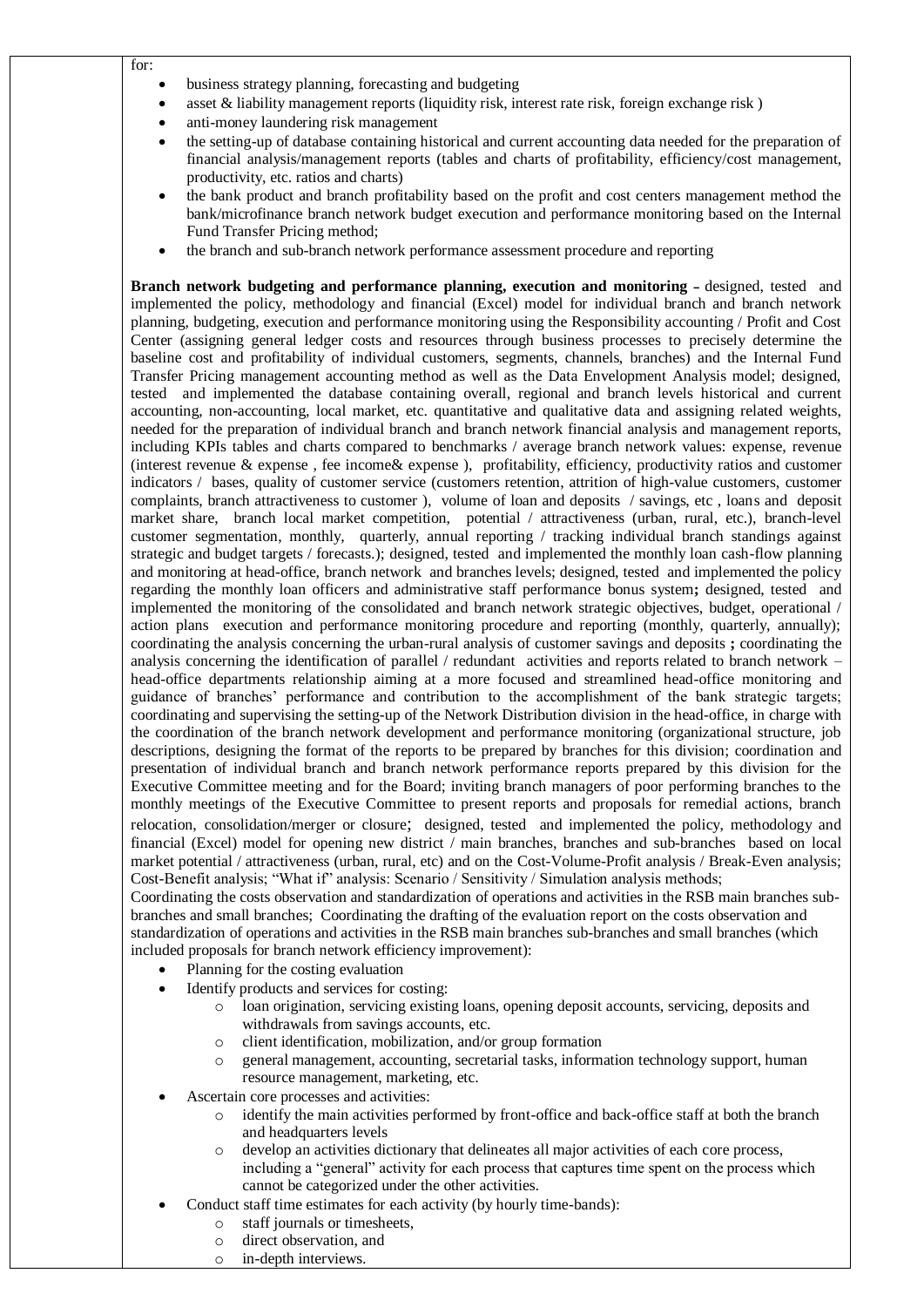- Trace costs to activities
- Assign cost drivers and determine unit activity costs
- Apply activity unit costs to products
- Proposals for branch network efficiency improvement

**Product costing, pricing and profitability** – designed, tested and implemented the policy, methodology and financial (Excel) model regarding the profitability of savings / deposits and lending products using the Activity Based Costing and the Internal Fund Transfer Pricing management accounting methods;

### **Internal control system, Internal & External Audit:**

- Internal audit review and report on the non-performant inter-bank loan portfolio with Dacia-Felix bank and Credit Bank
- designing the terms of reference for the selection of the external auditor for the first-ever performed IAS audit of the bank -1997
- coordinator of the Romanian Savings Bank team for the Pricewaterhouse Coopers IAS /IFRS audits 1997 - 2001

**Bank organizational restructuring;** drafted and implemented the charters of the newly established divisions/ departments and the related job descriptions that resulted following the approval of the business strategies for 1999-2001 and 2002-2005..

### **Credit management;**

- initiator of the first Kreditanstalt fur Wiederaufbau SME's credit line amounting 2 mil DEM extended to the Romanian Savings Bank; member of the negotiation team concerning the terms and conditions of the credit line contract; member of the joint-team Romanian Savings Bank - International Projekt Consult (the consulting firm selected by Kreditanstalt fur Wiederaufbau for the provision of technical assistance) in charge with the selection and recruitment of the loan officers for the respective SME credit line project;
- coordinator (jointly with the representative of the International Projekt Consult) of the "SME financing needs market study" undertaken by the Romanian Savings Bank staff in the county branches.
- organizer (jointly with the representative of the International Projekt Consult) of the recruitment/selection of loan–officers for the Kreditanstalt fur Wiederaufbau SME credit line: advert in the media; inscription of the candidates; presentation of the KfW SME lending program; presentation of the loan officer's career path, job description and announcement of the Assessment Centers' composition; written test for candidates (basic mathematics-accounting- logic-general economics); correction of the written tests; Assessment centers; organization of interviews with the best candidates
- coordinating the elaboration of the accounting procedures for the Kreditanstalt fur Wiederaufbau SME loans transactions recording
- co-designer of the SME lending policy and procedures manual for the Kreditanstalt fur Wiederaufbau SME credit line: Objectives and general terms (objectives; target group; loans types; credit terms; financing rules); the Loan Cycle; First contact and the Loan application; Financial & Credit analysis; [information sources; Scope of analysis – repeated loans (comprehensive or brief analysis); Micro  $\&$ small loans; investments in other companies; Assessment of formal credit abilities (individuals & legal entities); Assessment of creditworthiness and owner's managerial abilities; Assessment of financial creditworthiness – credit capacity, reimbursement capacity; Cash-flow & Profitability (Basic accounting concepts; Profit & loss analysis - Cash-flow calculation and analysis; Cash-flow projections); Net worth; Financial ratios; consolidation of own household and firm; consolidation of activities; Cross analysis of financial and other information; Assessment of credit risk (Human capital and management; management tools & organization; Strategy; Finance; technologic production processes; Markets and marketing); Credit granting decision (credit proposal writing – loan value and currency – loan maturity – interest rate and installment rate); Quality Control Committee; Credit Committee) ; Collateral and collateral agreements (types of collateral – additional guarantees – evaluation – guarantees and insurance agreements – guarantees recording); the loan agreement; Customer loan repayments; Loans monitoring (monitoring the customer's activity - credit utilization – regular monitoring – reimbursement monitoring – monitoring the efficiency of recovery measures); Loan recovery (Causes of late repayments – Recovery actions – Legal action and repossession); Loan portfolio management (risks - performances); Reporting and internal registers; Loans administration (registers; loan files); Annexes]
- team member of the Romanian Savings Bank-Finlombarda ( Italy) project (RO-9711) for the SME credit line funded by EU Phare program
- member of the negotiation team concerning the terms and conditions of the credit line contract; member of the Romanian Savings Bank- International Projekt Consult (the consulting firm selected by Kreditanstalt fur Wiederaufbau for the provision of technical assistance) in charge with the selection and recruitment of the loan officers for the respective SME credit line project
- team member of the Romanian Savings Bank-Finlombarda (Italy) project (RO-9711) for the SME credit line funded by EU Phare program for the Romanian Savings Bank
- co-designer of the policy manuals and procedures for housing lending
- co-designer of the project financing procedures;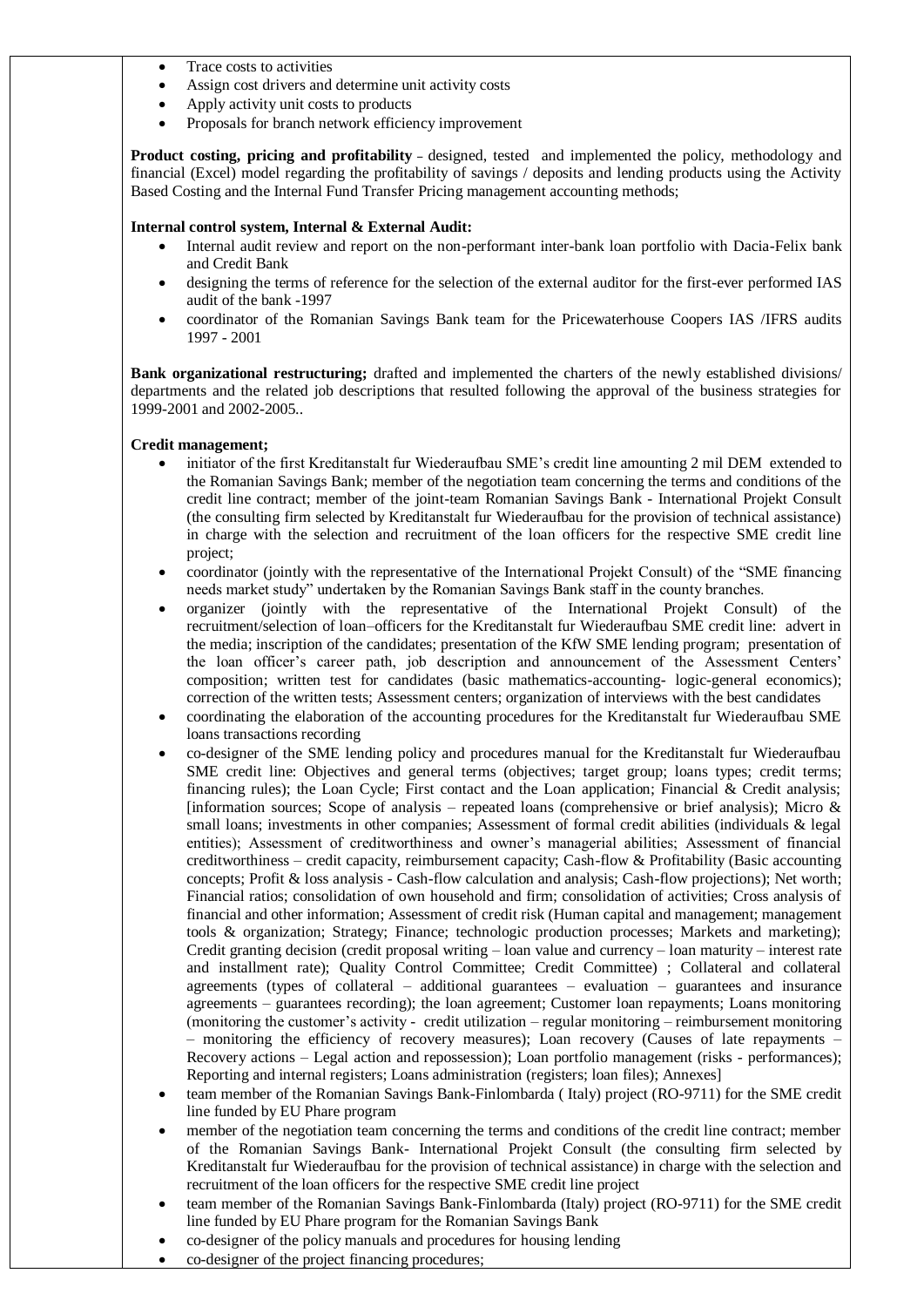#### **Project Management:**

- Team Leader / Project Manager for the designing of the Asset and Liability Management policy , procedures and systems
- Team Leader / Project Manager of the Romanian Savings Bank team in charge with the implementation of the restructuring project (RO 9805.02.02.01) funded by PHARE
- Team Leader / Project Manager of the Romanian Savings Bank team in charge with the implementation of the consulting project jointly implemented with the German Savings Bank Foundation for International Cooperation;
- Team Leader / Project Manager of the Romanian Savings Bank team in charge with the negotiation and implementation of the agreement with the Romanian SME Loan Guarantee Fund;
- Team Leader / Project Manager of the Romanian Savings Bank team in charge with the negotiation, implementation and the on-going financial, forex risk and performance evaluation of the **first** Kreditanstalt fur Wiederaufbau SME's credit line agreement amounting 2 mil DEM
- Team Leader / Project Manager of the team in charge with the introduction of the external audit of the Romanian Savings Bank's financial statements
- Team Leader / Project Manager of the team in charge with the designing and introduction of the "Profit and Cost Center procedure" of the procedure for the branch and sub-branch network performance assessment reporting;

### **Training, Training needs assessments, Training curricula and Setting-up of Training Centres**

- staff training needs assessment; developing and implementing the HR training strategy, curricula and training program
- developing and implementing the strategy and operational plan for the setting-up of CEC's regional training center for in-house training
- developing and implementing the Human Resource development strategy and policy documents
- Initiating and organizing new international and local training programs for the bank staff
- developing, improving and implementing procedures for branch network administration utilized for decision making purposes related to the setting-up of new branches and agencies and/or closing down the current ones
- coordinating the studies concerning the staff performance, staff adequacy and staff salaries
- Initiator and drafter of a new staff recruitment & selection procedure (including psychometric evaluations)
- bank representative and counterpart for the KPMG and German Savings Bank Foundation for International Cooperation's project team that was in charge with the World Bank funded project related to the Romanian Savings Bank's analysis and restructuring study (contract R 91050100.15 , R 91050100.16) that included a comprehensive assessment and the development of the bank HR strategy, policy and training programs and curricula.
- bank representative and counterpart for the EBRD due diligence at CEC that included a comprehensive assessment of the bank HR strategy, policy and training programs and curricula;
- bank representative and counterpart for the ING training needs assessment & staff training at CEC
- bank representative and counterpart for the KfW and International Projekt Consult credit officer selection (focus groups) and training
- Team leader for the development and implementation of the CEC business strategy that included as components the staff training need assessment, HR strategy  $\&$  staff training curricula and program
- bank representative and counterpart for the German Savings Banks Foundation for International Cooperation project related to CEC staff training needs assessment, staff training program; evaluation of the staff training program delivered by the expert of the German Savings Banks Foundation for International Cooperation
- coordinator (jointly with the representative of the International Projekt Consult) of the the training seminars for the selected loan officers hired for the Kreditanstalt fur Wiederaufbau SME credit line (Presentation of the KfW SME program and objectives; presentation of the "SME financing needs market study" undertaken by the Romanian Savings Bank staff in the county branches; Presentation of important principles for a successful SME lending; Marketing loans to SMEs and relations to this clientele; The loans cycle: First contact to the customer - the loan application – Analysis – Credit granting decision – disbursement – Monitoring / recovery – Subsequent loans; Analyzing SME - subject of analysis – balance sheet & profit & loss – cash-flow statement- creditworthiness-notions of financial mathematics; Analyzing SME – case studies)
- initiating and organizing a World Bank free of charge seminar for the bank's head office and branch staff on business strategy and SME lending (credit analysis, collateral assessment, loan administration, non-performant loans management, loans work-out, risks associated with lending, collateral enforcement) including a personal paper on corporate strategic planning
- External consultant for the development and implementation of the Romanian Banking Institute's Distance learning curricula and training program
- Lecturer for the Romanian Banking Institute's Train the trainer program
- Lecturer for Romanian Banking Institute's Credit and Financial analysis and Project financing training